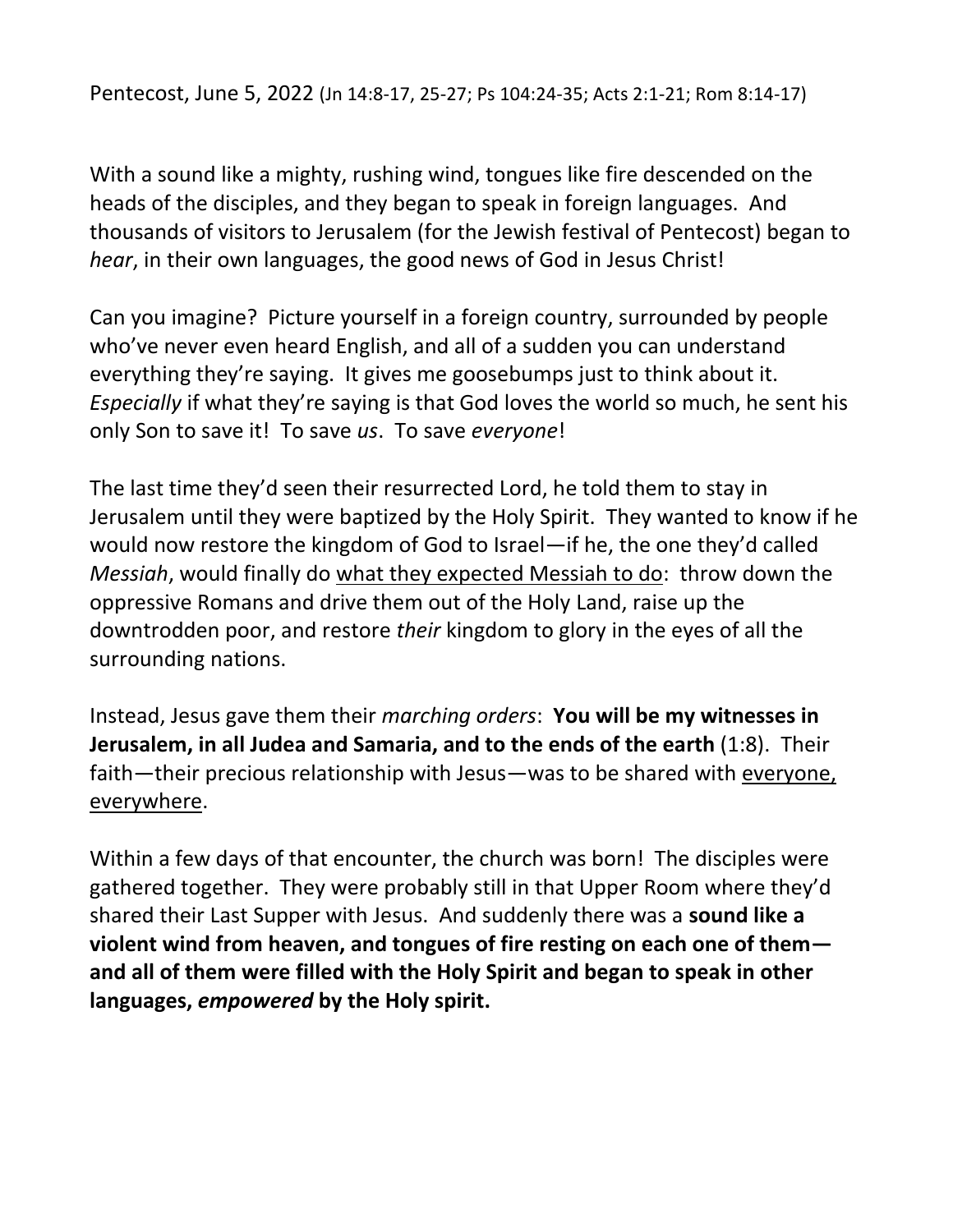## Page 2

These were the same disciples who'd walked with Jesus on the long roads of his ministry. Simple working men, not highly educated, waiting for Jesus to save them all by transforming their world. Their credentials weren't very impressive:

- Peter, always rash to speak, stumbling and bumbling and trying to get it right—Peter, the one Jesus called *Satan*!
- James and John, who begged Jesus to let them sit beside him when he came into his kingdom, who wanted to call down fire from heaven to destroy an unwelcoming Samaritan town.
- Thomas, doubts and all.
- Philip, who never seemed to get it that Jesus and the Father were one.
- Matthew, who'd been a tax collector, an enemy of the people!

These disciples were filled with the Holy Spirit—*not* with wine! These were the disciples who preached the good news of God in Jesus Christ to thousands of people that first Christian day of Pentecost.

Here's the context: *Pentecost* was a Jewish holy day, one of the three major festivals of the Jews. Everyone who could make the journey to Jerusalem brought the first fruits of their harvest to God at the temple there.

So the disciples didn't yet need to go out to the ends of the earth, or even to Judea and Samaria. The whole Jewish world was right there in Jerusalem. They had come from all over the Middle East to offer their gifts to God. But God had a different idea, and instead they became the foundation of the church—the *ekklesia.* (That's Greek for "those *called out* to become followers and worshipers of Jesus, the Christ, the *true* Messiah." While Greek was the common language of major cities in the Middle East, those who lived in smaller villages and towns most likely spoke only their local languages.)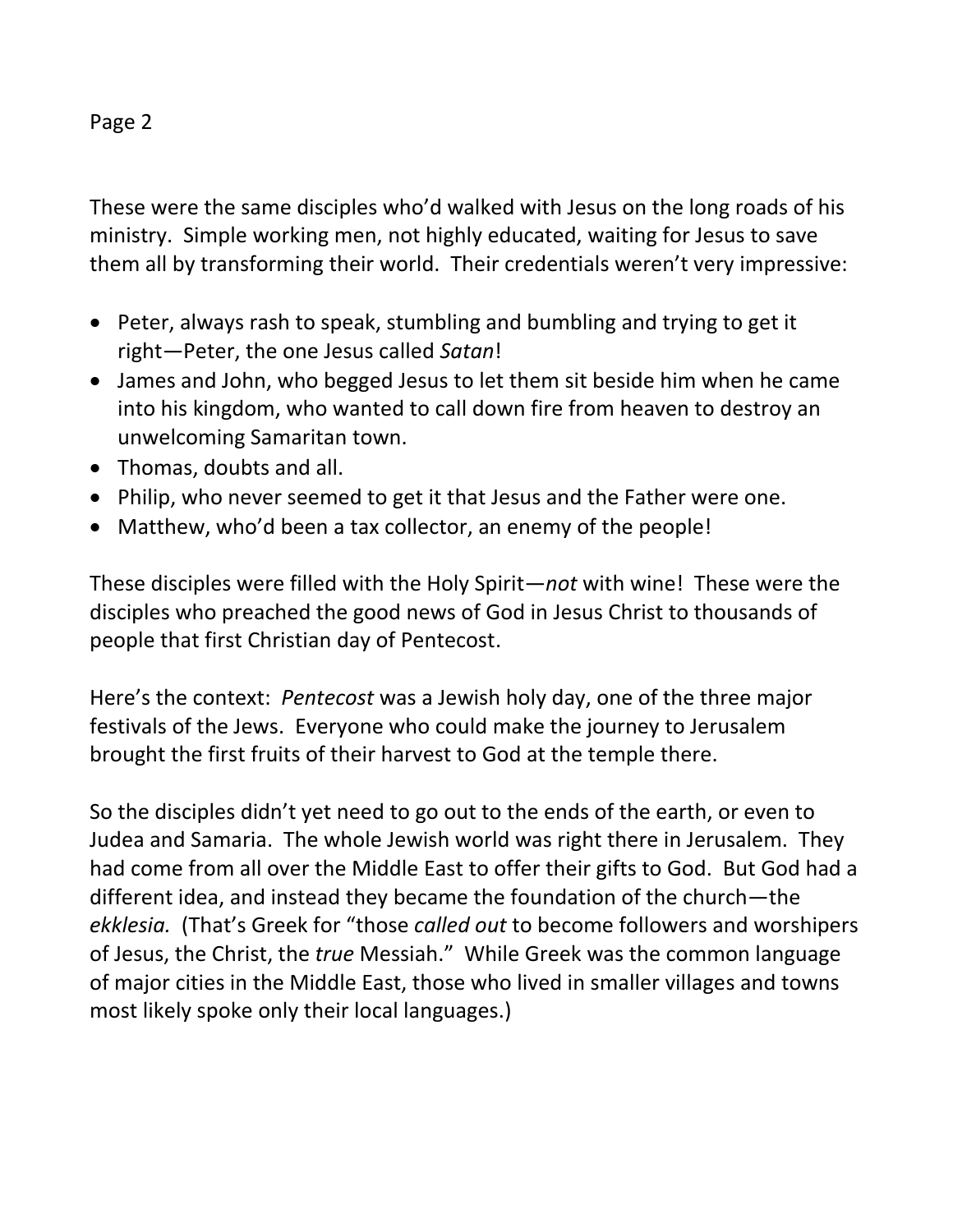The message of the disciples that day must have been one heck of a sermon! Luke writes that about **3000 people were baptized that day, and they devoted themselves to the apostles' teaching and fellowship, to the breaking of bread and prayer** (2:41-42).

Three thousand new Christians, filled with enthusiasm for their salvation through Jesus the Christ, wanting to learn more about their faith, enjoying being together with other Christians, eating and praying together, sharing everything in common. *Wow!*

What would happen if the Holy Spirit blew through St. John/St. Stephen and set us on fire for *living our faith*? What would happen if you allowed yourself to be *inspired, breathed into*, by the Holy Spirit? What would happen if your statusquo, every-day life became so filled with *God* you couldn't contain it?

That's a scary question to ask Lutherans because we are, after all, the *frozen chosen*. We don't talk about our faith. Especially not to people who aren't members of our congregation. But remember Jesus' words to his disciples on the day of his resurrection: **Peace be with you. . . . As the Father has sent me, so I send you.**

**Peace be with you.** What is that peace Jesus gave his disciples, the peace they were to bestow on the whole world?

- Peace is living in relationship with God, the God we see and know in Jesus, the God who created all people.
- Peace is knowing that in the cross God shows his undying and insurmountable love for us and for *all.*
- Peace is faith that our sins are forgiven as often as we ask for forgiveness, no matter how terrible our sinning has been.